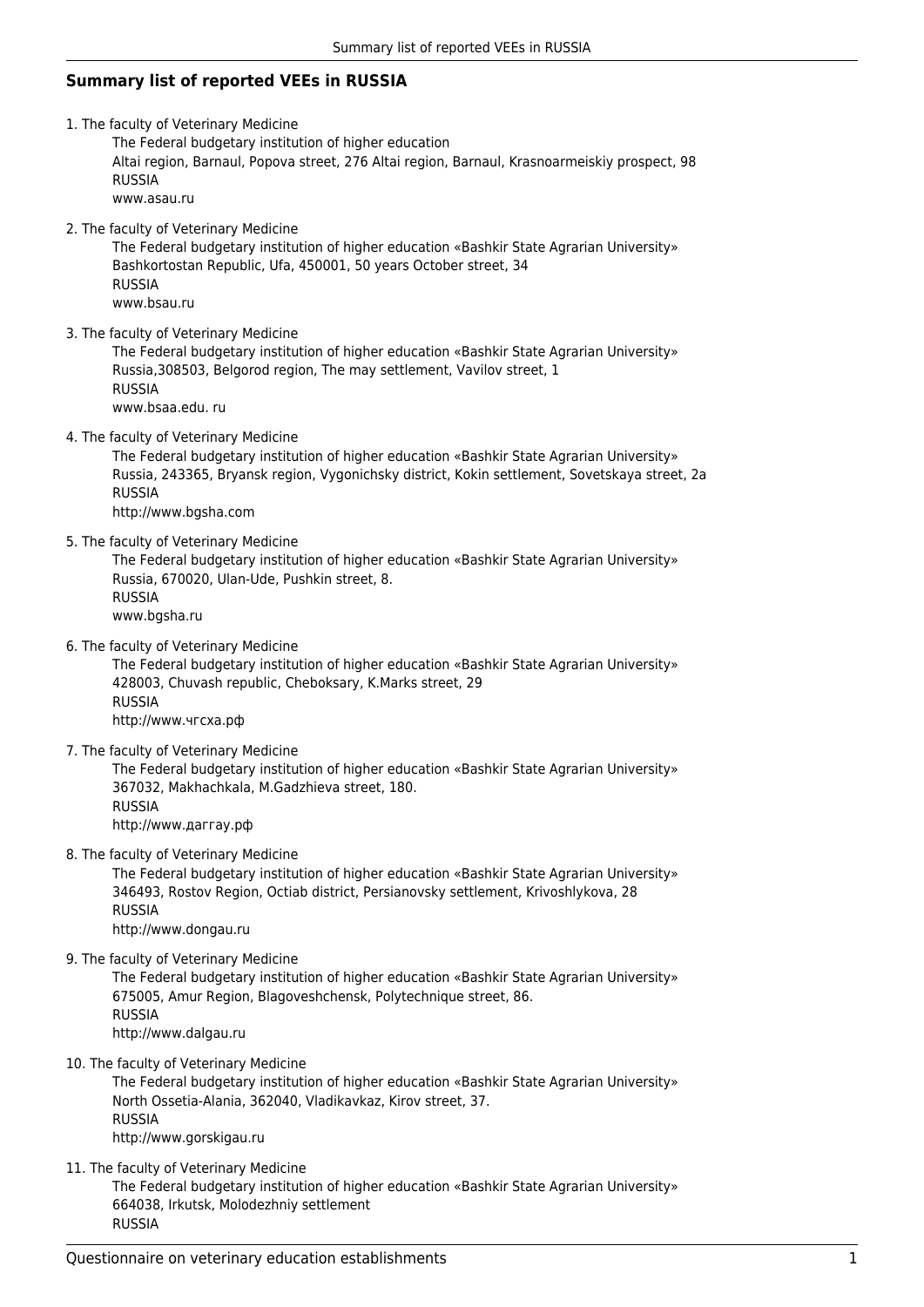http://www.igsha.ru

12. The faculty of Veterinary Medicine

The Federal budgetary institution of higher education «Bashkir State Agrarian University» 153012, Ivanovo, Sovetskaya street, 45 RUSSIA

- http://www.ivgsha.ru
- 13. The faculty of Veterinary Medicine

The Federal budgetary institution of higher education «Bashkir State Agrarian University» 426069, Izhevsk, Student street, 11 RUSSIA http://www.izhgsha.ru

14. The faculty of Veterinary Medicine

The Federal budgetary institution of higher education «Bashkir State Agrarian University» Kabardino-Balkaria, 360030, Nalchik, Lenin prospect, 1v RUSSIA http://www.kbgau.ru

15. The faculty of Veterinary Medicine

The Federal budgetary institution of higher education «Bashkir State Agrarian University» 420074, Kazan, Siberian highway, 35 RUSSIA http://www.ksavm.senet.ru

16. The faculty of Veterinary Medicine

The Federal budgetary institution of higher education «Bashkir State Agrarian University» 157930, Kostroma Region, Kostroma district, Karavaevo settlement, Akademgorodok RUSSIA

http://www.kgsxa.ru

17. The faculty of Veterinary Medicine

The Federal budgetary institution of higher education «Bashkir State Agrarian University» 660049, Krasnoyarsk region, Krasnoyarsk, prospect Mira, 90 RUSSIA http://www.kgau.ru

18. The faculty of Veterinary Medicine

The Federal budgetary institution of higher education «Bashkir State Agrarian University» 350044, Krasnodar, Kalinin street, 13 RUSSIA http://www.kubsau.ru

19. The faculty of Veterinary Medicine

The Federal budgetary institution of higher education «Bashkir State Agrarian University» 109472, Moscow, Academic Skryabin street, 23 RUSSIA http://www.mgavm.ru

20. The faculty of Veterinary Medicine

The Federal budgetary institution of higher education «Bashkir State Agrarian University» Moscow, 127550, Timiryazevskaya street, 49 RUSSIA http://www.timacad.ru

21. The faculty of Veterinary Medicine

The Federal budgetary institution of higher education «Bashkir State Agrarian University» 603107, Nizhny Novgorod, Gagarin prospect, 97 RUSSIA http://nnsaa.ru

22. The faculty of Veterinary Medicine

The Federal budgetary institution of higher education «Bashkir State Agrarian University» 630039, Novosibirsk, Dobrolubova street, 160 RUSSIA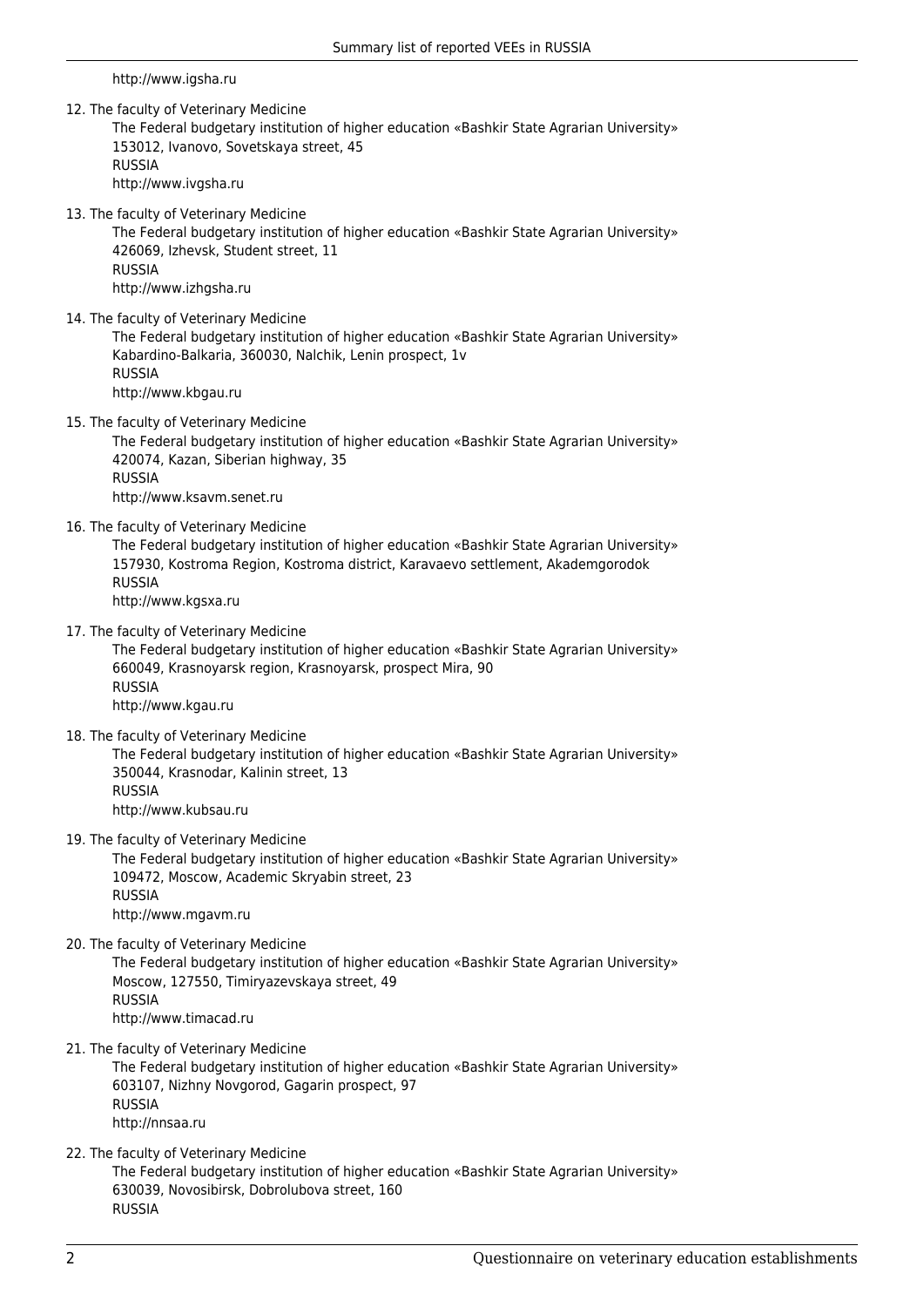http://nsau.edu.ru

23. The faculty of Veterinary Medicine

The Federal budgetary institution of higher education «Bashkir State Agrarian University» 644008, Omsk, Institutskaya square, 2 RUSSIA

- http://omgau.edu.ru
- 24. The faculty of Veterinary Medicine

The Federal budgetary institution of higher education «Bashkir State Agrarian University» 302019, Orel region, Orel, General Rodin street, 69 RUSSIA http://www.orelsau.ru

25. The faculty of Veterinary Medicine

The Federal budgetary institution of higher education «Bashkir State Agrarian University» 460014, Orenburg region, Orenburg, street Cheluskintsev, 18 RUSSIA http://www.orensau.ru

26. The faculty of Veterinary Medicine

The Federal budgetary institution of higher education «Bashkir State Agrarian University» 614990, Perm` region, Perm`, Petropavlovsk street, 23 RUSSIA http://www.pgsha.ru

27. The faculty of Veterinary Medicine

The Federal budgetary institution of higher education «Bashkir State Agrarian University» Primorsk region, Ussuriysk, Blucher avenue, 44 RUSSIA

http://www.primacad.ru

28. The faculty of Veterinary Medicine

The Federal budgetary institution of higher education «Bashkir State Agrarian University» The faculty of Veterinary Medicine: 390025, Ryazan`, Chernovitskogo street, 54 RUSSIA http://www.rgatu.ru

29. The faculty of Veterinary Medicine

The Federal budgetary institution of higher education «Bashkir State Agrarian University» 214000, Smolensk, Bol`shaya Smolenskaya, 10/2 RUSSIA http://www.sgau.ru

30. The faculty of Veterinary Medicine

The Federal budgetary institution of higher education «Bashkir State Agrarian University» 196084, St. Petersburg, Chernigovskaya street, 5 RUSSIA http://www.spbgavm.ru

31. The faculty of Veterinary Medicine

The Federal budgetary institution of higher education «Bashkir State Agrarian University» 355017, Stavropol, Zootechnical pereulok, 12 RUSSIA http://www.stgau.ru

32. The faculty of Veterinary Medicine

The Federal budgetary institution of higher education «Bashkir State Agrarian University» 432601, Ulyanovsk region, Ulyanovsk, boulevard Novyi Venets, 1 RUSSIA http://www.ugsha.ru

33. The faculty of Veterinary Medicine

The Federal budgetary institution of higher education «Bashkir State Agrarian University» 620219, Yekaterinburg, Karl Liebknecht street, 42 RUSSIA